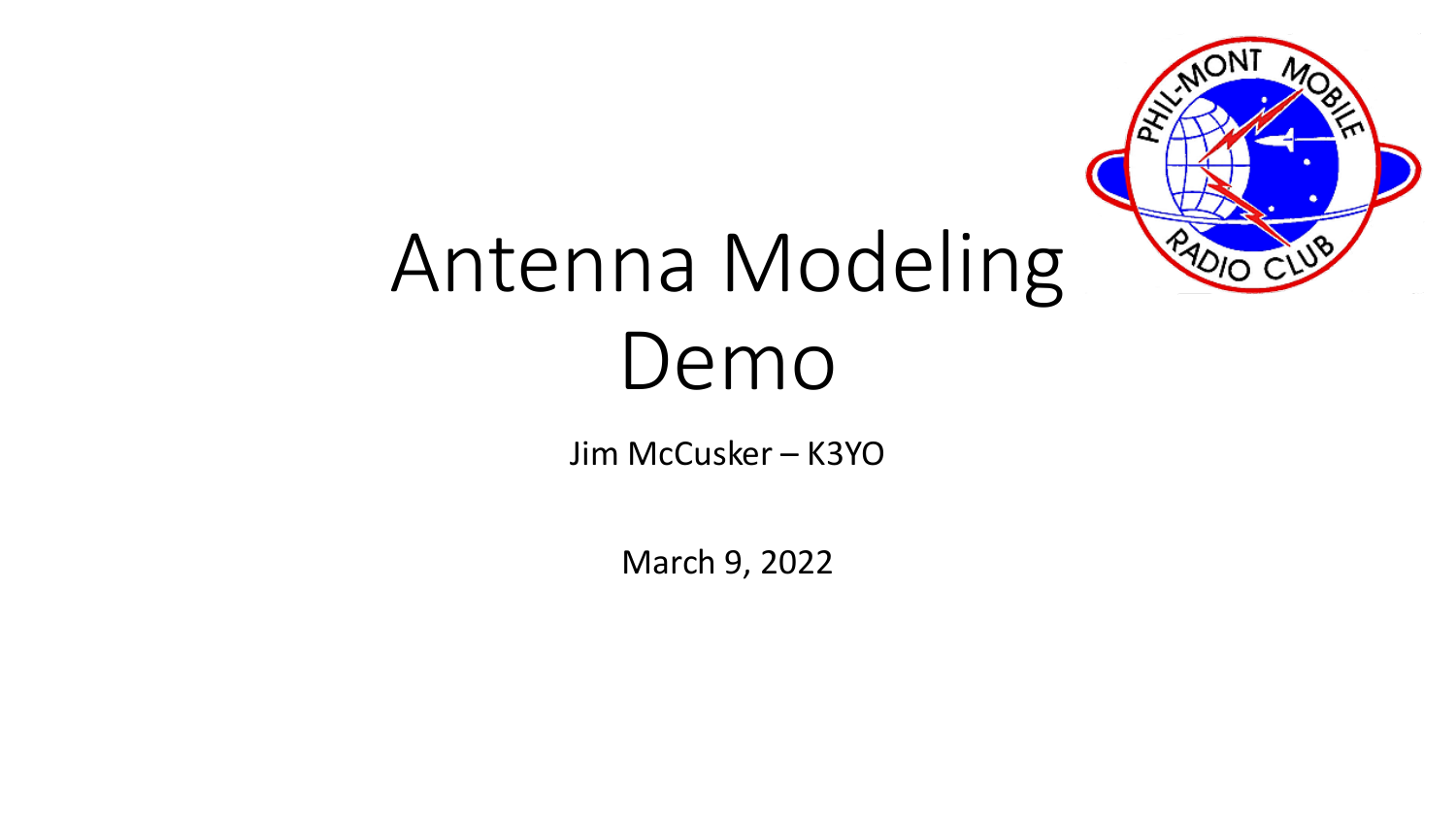#### Antenna Modeling



- Most modeling software is based on [NEC](https://en.wikipedia.org/wiki/Numerical_Electromagnetics_Code) (Numerical Electromagnetics Code)
	- Developed in Fortran in 1970's
	- Most of todays modeling software is derivative of the original code
	- Developed by Gerald Burke & Andrew Poggio of the Lawrence Livermore National Laboratory.
- NEC software archive: <https://www.pa3kj.com/nec-archives/>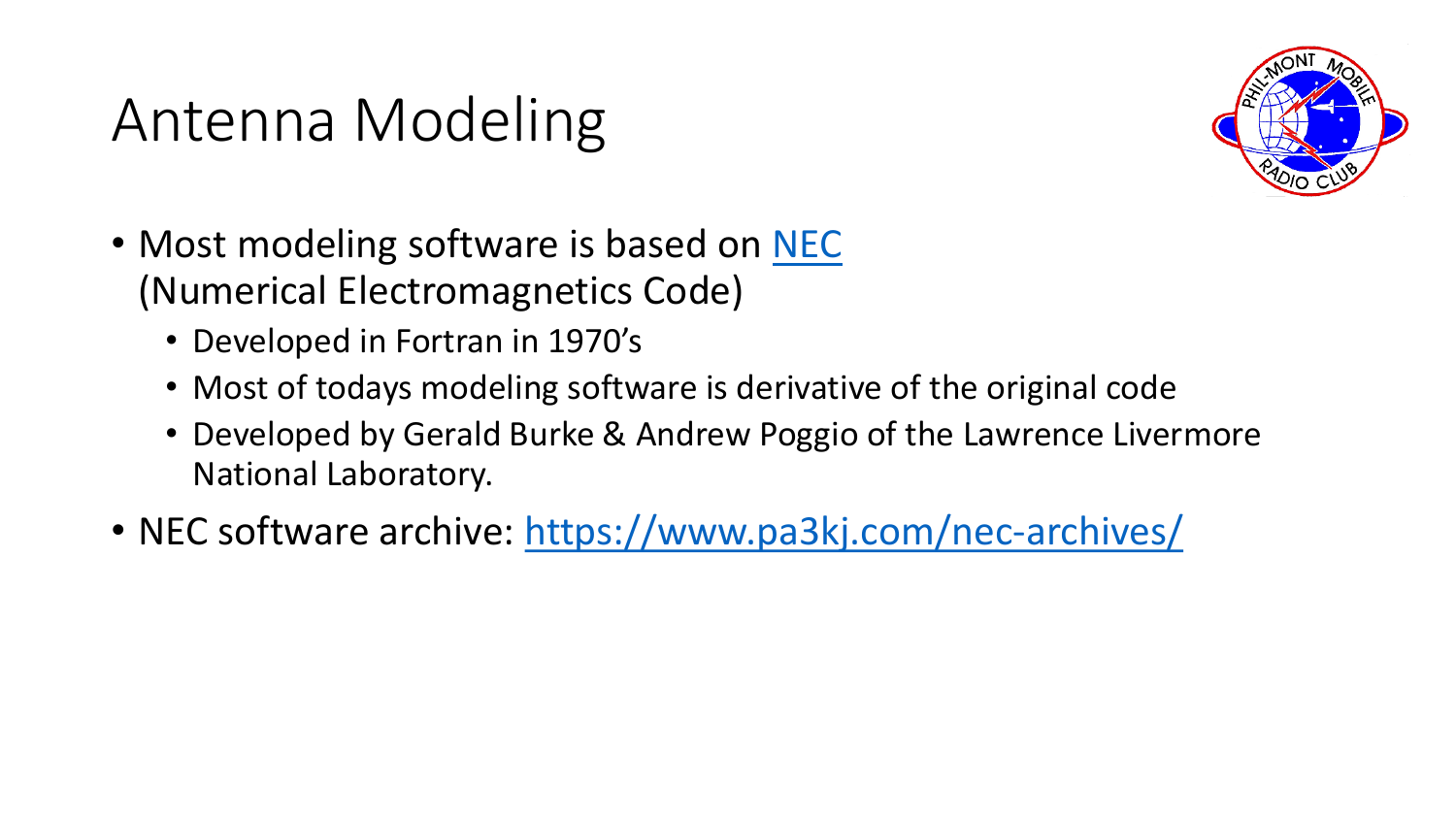## Popular NEC Antenna Modeling Softwared

- EZNEC (PC, free) <https://eznec.com/>
	- AutoEZ (\$79) <http://www.ac6la.com/autoez.html>
- MMANA-GAL (PC) <http://gal-ana.de/>
- cocoaNEC 2.0 (Mac) <http://www.w7ay.net/site/Applications/cocoaNEC/>
- YagiCAD <https://www.yagicad.com/>
- YAGio <https://wb0dgf.com/Yagio.html>
- NEC2GO <https://www.nec2go.com/>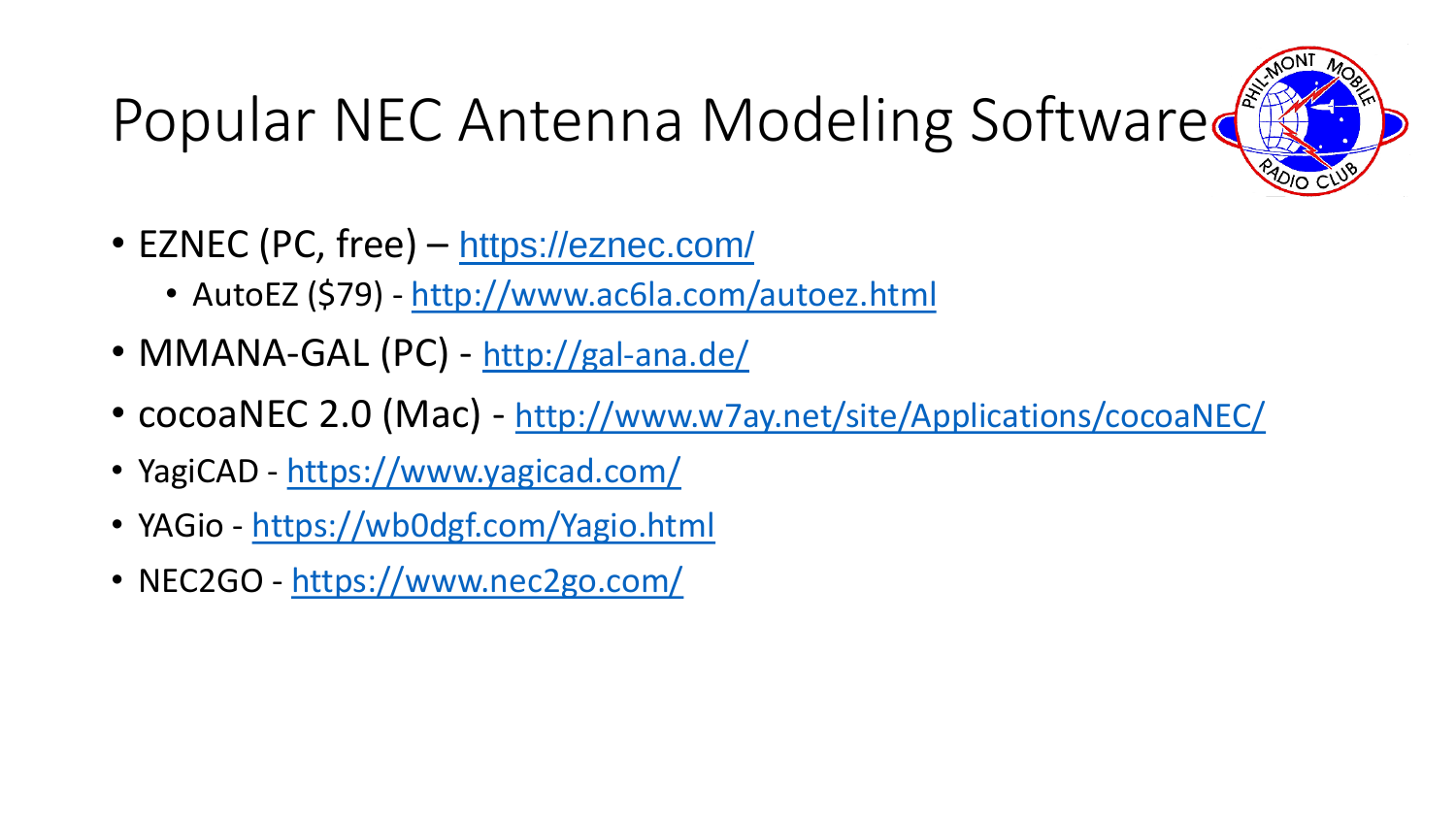#### EZNEC



- One of the most widely used antenna modeling programs
- Great [documentation](http://eznec.com/misc/EZNEC_Printable_Manual/6.0/EZW60_User_Manual.pdf) (*you must RTFM*)
- Lots of public (.EZ) files you can download and play with
	- [http://www.nic.funet.fi/pub/ham/antenna/NEC/EZNEC\\_FILES/](http://www.nic.funet.fi/pub/ham/antenna/NEC/EZNEC_FILES/)
	- <http://www.arrl.org/antenna-modeling-files>
- Most important, it's FREE!!
	- Author, Roy Lewallen (W7EL) officially retired January 1, 2022
	- Absolutely no software support moving forward
	- Source code will never be released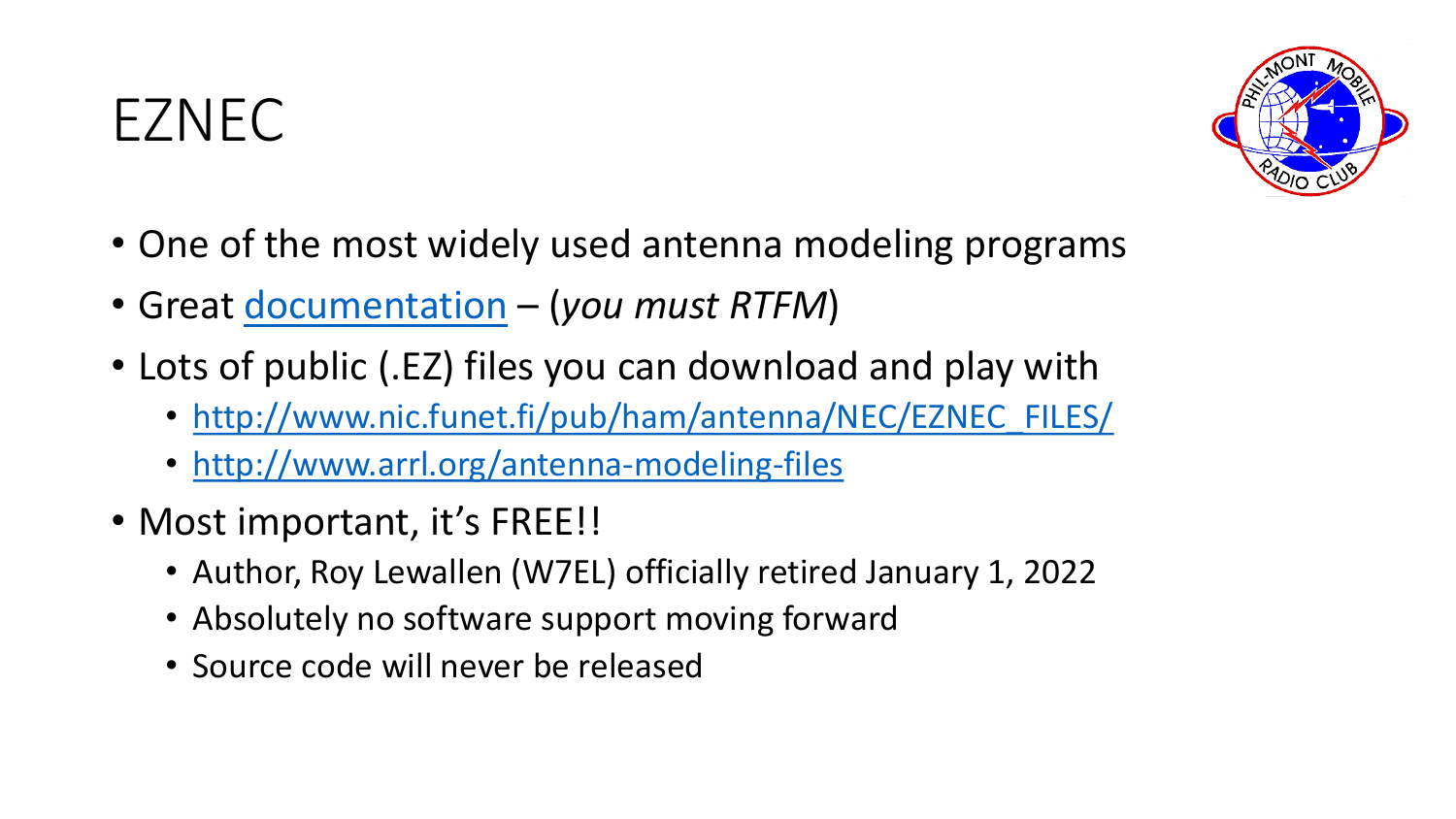#### Get on with the DEMO already!



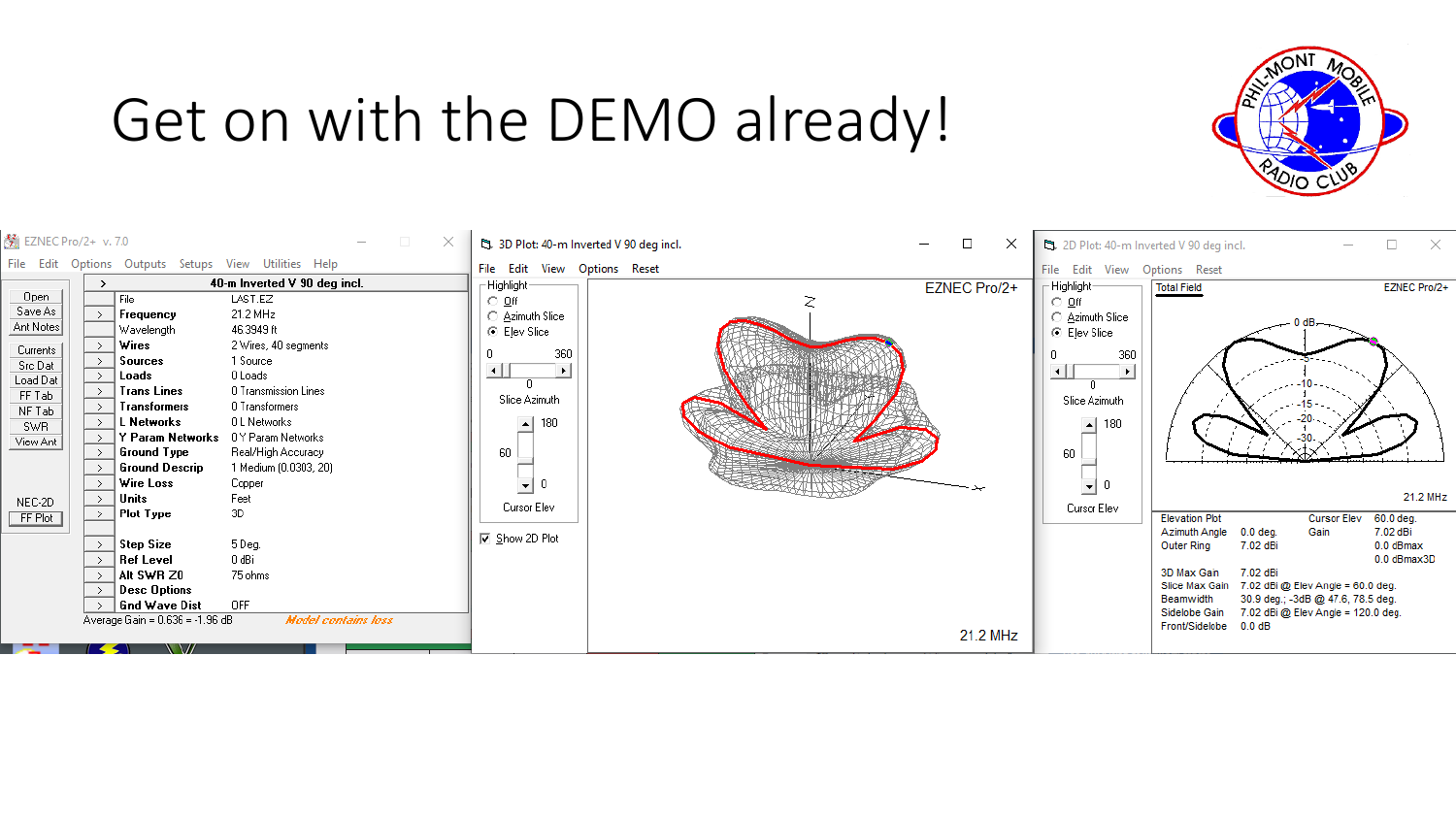Amateurs wishing to operate on either 2,200 or 630 meters must first register with the Utilities Technology Council online at https://utc.org/plc-database-amateur-notification-process/. You need only register once for each band.



1 W EIRP maximum 135.7 kHz 137 8 kHz

#### 630 Meters (472 kHz)

5 W EIRP maximum, except in Alaska within 496 miles of Russia where the power limit is 1 W EIRP.



160 Meters (1.8 MHz) Avoid interference to radiolocation operations from 1,900 to 2,000 MHz





General, Advanced, and Amateur Extra licensees may operate on these five channels on a secondary basis with a maximum effective radiated power (ERP) of 100 W PEP relative to a half-wave dipole. Permitted operating modes include upper sideband voice (USB), CW, RTTY, PSK31 and other digital modes such as PACTOR III. Only one signal at a time is permitted on any channel.





24.0-24.25 GHz

47.0-47.2 GHz

134-141 GHz

241-250 GHz

All above 275 GHz



**We're At Your Service** 

860-594-0200 (Fax 860-594-0259)

Toll-Free 1-888-277-5289 (860-594-0355)

Toll-Free 1-888-277-5289 (860-594-0338)

**Getting Started in Amateur Radio:** Toll-Free 1-800-326-3942 (860-594-0355)

Exams: 860-594-0300 email: vec@arrl.org